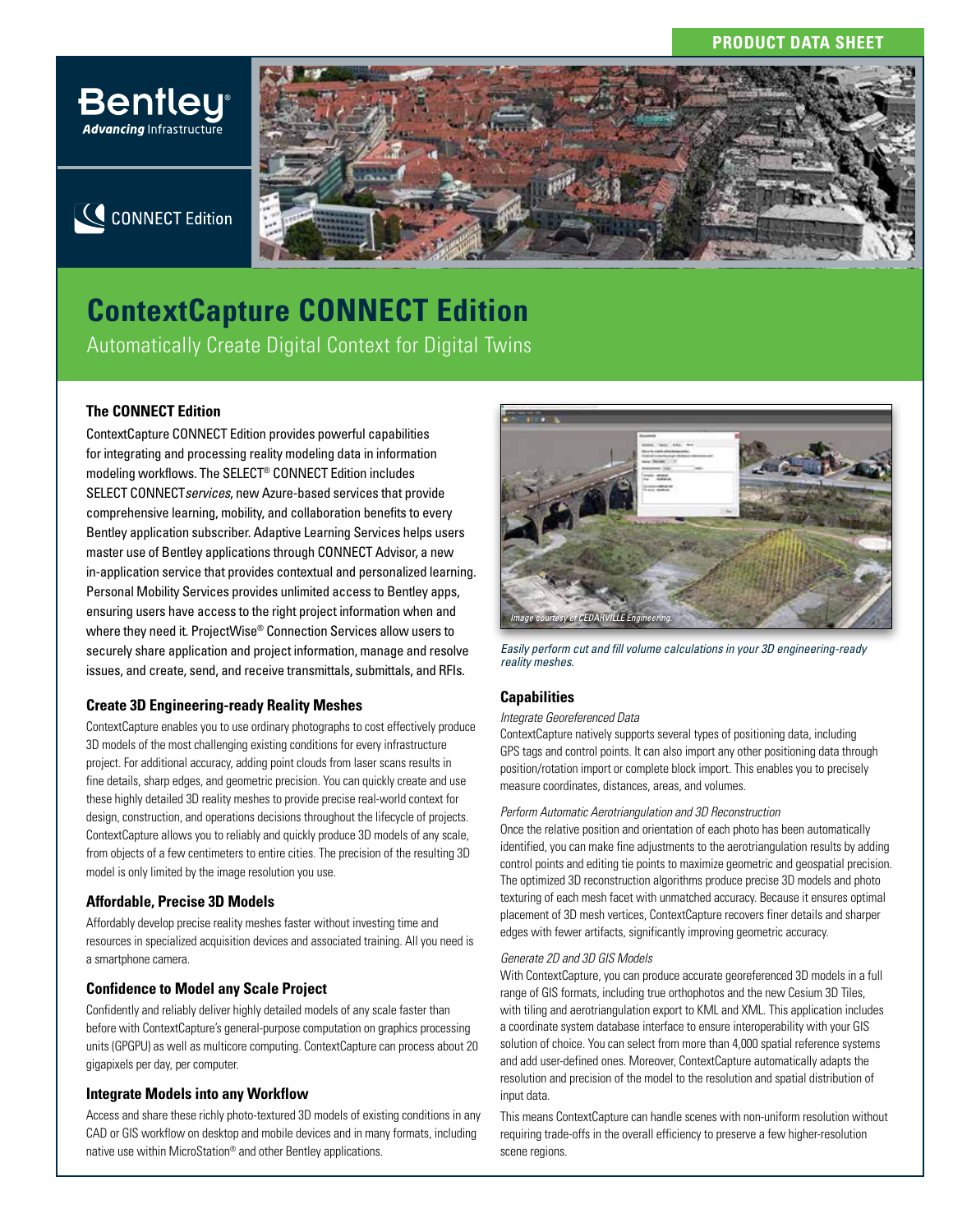

*Bentley's ContextCapture provides precise real-world context that can be applied to all phases of an asset lifecycle.* 

## **Reality Modeling for Design, Construction, and Operations Workflows**







## **Advanced Processing for Reality Modeling Data**

## *Work with Reality Meshes*

ContextCapture Editor enables fast and easy manipulation of meshes of any scale, as well as the generation of cross sections, extraction of ground and breaklines, and production of orthophotos, 3D PDFs, and iModels. You can integrate your meshes with GIS and engineering data to enable an intuitive search, navigation, visualization, and animation of that information within the visual context of the mesh.

## *Work with Point Clouds*

Point clouds can be enriched, segmented, classified, and combined with engineering models. You can then leverage ContextCapture Editor's capabilities for advanced 3D modeling, cross sectioning, breaklines, and ground extraction to model as-built conditions quickly and efficiently. You can improve point-cloud evaluation and produce more accurate engineering models as a result. You can also produce animations and renderings for presentation.

#### *Produce and Work with Large, Scalable Terrain Models*

Create very large scalable terrain models from many sources including point clouds, breaklines, raster digital elevation models, and existing triangulated irregular networks. Scalable terrain models are always up to date, as they synchronize with the original data sources. This adds value through a global, current, integrated representation of all your data that can perform analyses using a variety of display modes.

## *Generate 3D CAD Models*

Produce 3D models using a full range of CAD formats, 3D-neutral formats, digital surface models, and dense 3D point clouds to ensure your models are accessible in your modeling environment. In addition, you can produce multiresolution meshes made of billions of triangles natively supported within Bentley applications, including MicroStation, Descartes, OpenBuildings™ Designer, OpenRoads™, OpenPlant™, Bentley Map®, Bentley Substation™, and many others.

#### *Publish and View Web-ready Models*

ContextCapture allows you to produce models of any size that are optimized for web publishing using the 3MX format native to ContextCapture or the Cesium 3D Tiles GIS open format in a web browser. This enables instant sharing and visualization of 3D models with any stakeholder.

| <b>CAPABILITIES</b>                                               | <b>CONTEXTCAPTURE</b> | <b>CONTEXTCAPTURE CENTER</b> | <b>CONTEXTCAPTURE CLOUD</b><br><b>PROCESSING SERVICE</b> |
|-------------------------------------------------------------------|-----------------------|------------------------------|----------------------------------------------------------|
| Imagery dataset size per project                                  | Up to 300 gigapixels  | Unlimited                    | Unlimited                                                |
| Scanned point clouds limitation per project                       | 3 billion             | Unlimited                    | Unlimited                                                |
| Mesh export formats (3MX/3SM/DGN/I3S/0BJ/FBX/STL/DAE/OSGB/Cesium) | $\ast$                | $\ast$                       | * except STL, DAE and OSGB                               |
| Colored point cloud export (POD/LAS)                              | $*$                   | $*$                          | * except KML                                             |
| True orthophoto / 2.5D digital surface model (TIFF/GEOTIFF/KML)   | $\star$               | $\ast$                       | $*$                                                      |
| Georeferencing                                                    | $*$                   | $*$                          | $\ast$                                                   |
| Parallel (cluster) processing for unlimited scalability           | Up to 2 engines       | $\ast$                       | Up to 10 engines                                         |
| Software development kit                                          | $\rightarrow$         | $*$                          |                                                          |
| Process several jobs in parallel                                  | Up to 2 engines       | $\ast$                       | ₩                                                        |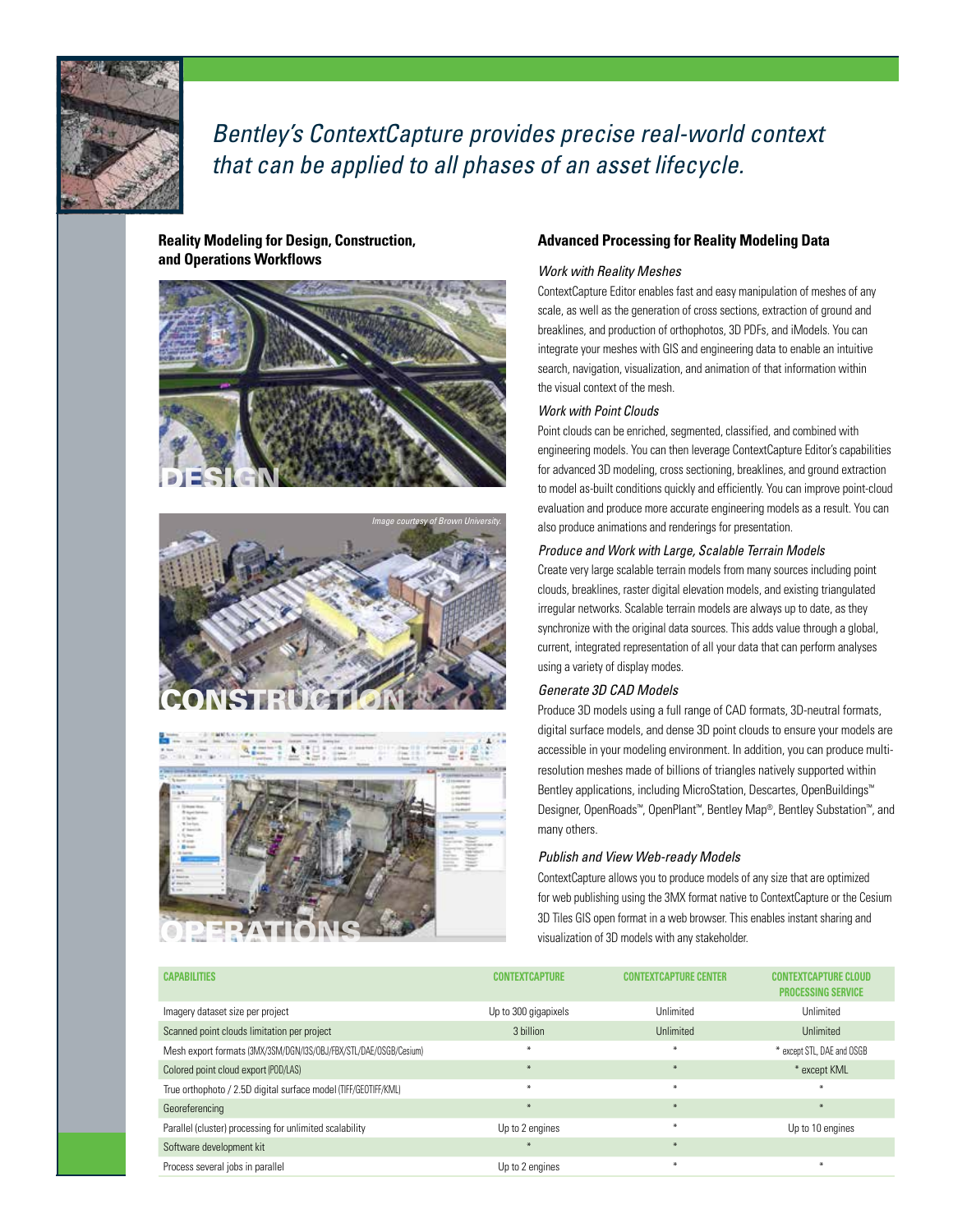*"The synergy between the use of unmanned aerial systems and ContextCapture produces an ideal and efficient combination for capturing and returning data in 3D."* — Tommaso Solfrini, CEO, Italdron

### **Reality Modeling Solutions to Fit Your Business Needs**

Depending on your reality modeling workflow needs, ContextCapture is available as an on-premises or cloud-processing service solution. ContextCapture has three main modules: Master, Engine, Editor. The Master module provides a graphical user interface that allows you to define input data and processing settings, submit processing tasks, monitor progress, and visualize results. The Engine module runs on a computer in the background without user interaction and performs the computationally intensive algorithms. This master-worker pattern allows ContextCapture to support grid computing and dramatically reduces processing time by running multiple ContextCapture engines on multiple computers and working on a shared job queue. ContextCapture Editor is a 3D CAD module for editing and analyzing reality data and is included with ContextCapture and ContextCapture Center.

You can quickly produce reality meshes with your local machine or upgrade to ContextCapture Center to save time by employing scalable computing power that speeds production of your 3D models by leveraging the latest parallel computing systems.

#### **ContextCapture Center**

When creating extremely large models, take advantage of greater computational power with ContextCapture Center. It leverages grid computing to dramatically speed processing time by running multiple engines on several computers and associating them to a single job queue. If you have projects larger than 300 gigapixels of imagery, use ContextCapture Center to seamlessly handle terabytes of input imagery.

You can speed production with the latest computing systems for desktop and cluster processing units, including GPU computing, multicore computing, advanced bundle block adjustment, tiling mechanisms, task queuing and monitoring, grid computing, and ultra-large project management.

## **ContextCapture Insights**

Automatically detect and locate objects in your 3D reality meshes using 3D machine-learning technology.

Why ContextCapture? ContextCapture is ideal for infrastructure project throughout design, construction, and operations. Its power, flexibility, and scalability turn simple photographs and point clouds into true-to-life, highly detailed 3D cities quickly and with precision. ContextCapture is used by leading design, construction, mapping, and surveying professionals including Nearmap Asia Air Survey, Airbus Group, and many more in Europe, America, and Asia to generate high resolution, photorealistic 3D models.



*With the ContextCapture mobile app, you can quickly create 3D models using images from your phone.*





*Reality modeling for inspection provides key information, saves time, reduces costs, and minimizes the risk of injuries.* 

#### **Reality Modeling Cloud Services**

**ContextCapture Cloud Processing Service** enables you to upload photos and quickly generate 3D engineering-ready reality meshes, orthophotos, digital surface models, and point clouds. Without the need for high-end hardware requirements or IT constraints, you can simplify and scale your projects, allowing anyone on your team to easily document as-is situations affordably and with less investment of time and resources, reducing your costs. Using a desktop or mobile application, you can access the cloud processing service.

#### *ContextCapture Cloud Processing Console*

This console enables you to instantly upload images, define your ContextCapture settings such as ground control points, and create a 3D reality mesh using the latest cloud technology.

#### *ContextCapture Mobile*

With this easy-to-use reality modeling app, you can quickly create 3D models using images taken with your phone or tablet and display the model on your device. The app is available on iOS and Android.

**ProjectWise ContextShare** is a reality modeling data sharing service that allows you to securely manage, store, and share large amounts of reality modeling data.

Working in a connected data environment improves your workflow by sharing and syncing your reality modeling data instantly across project teams and applications. Leverage capabilities such as Reality Data Web Viewer and ContextCapture Insights to streamline your inspection workflows.

#### *Reality Data Web Viewer*

This web-based collaborative tool adds value to your reality meshes. Easily link your reality mesh with asset data and annotate your scene.